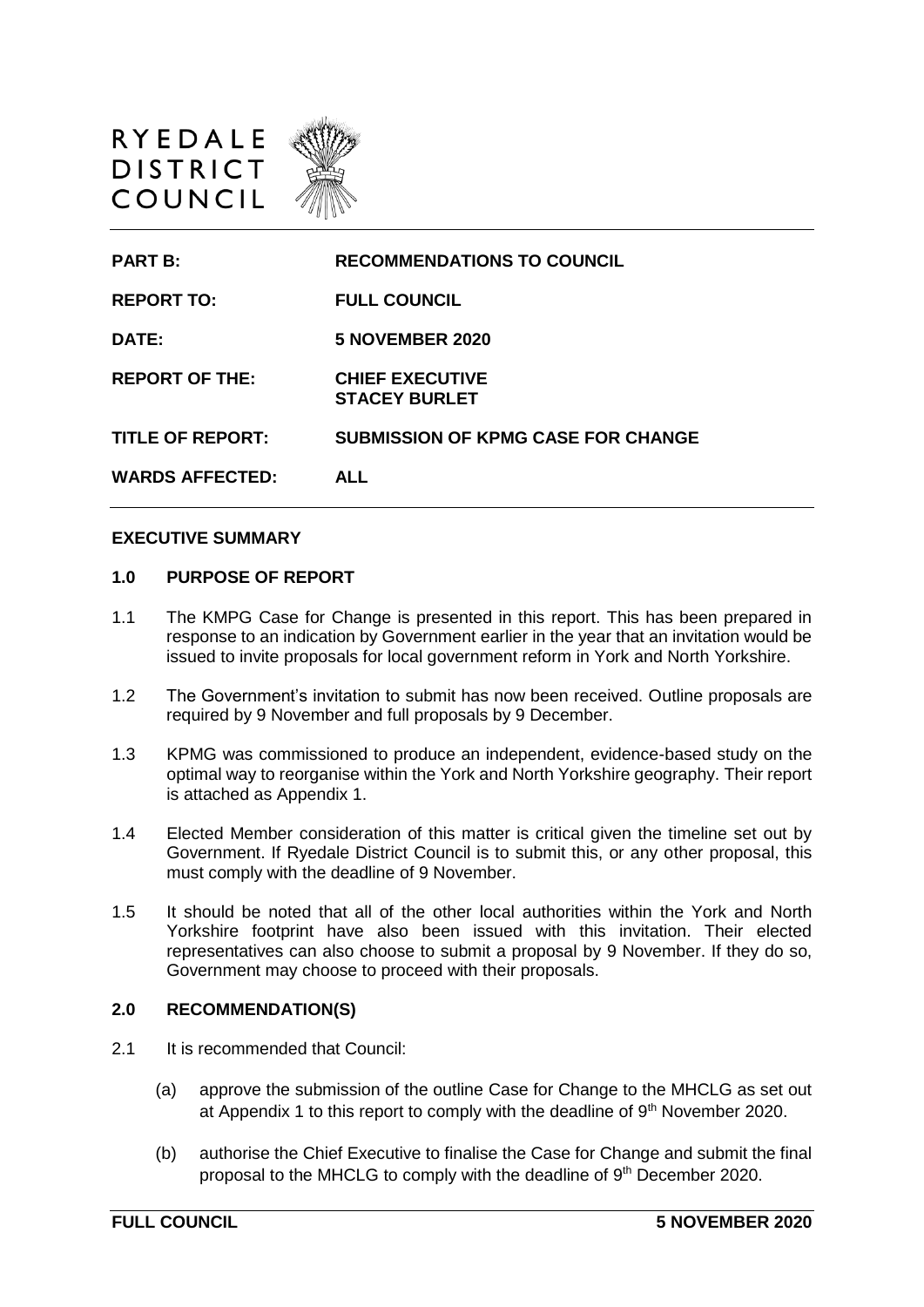## **3.0 REASON FOR RECOMMENDATION(S)**

- 3.1 In July 2020 the Minister for Regional Growth and Local Government advised Council Leaders that local government in York and North Yorkshire would need to be reformed on unitary lines to attract devolution powers and investment.
- 3.2 As a result of this information, and to secure a devolution deal for York and North Yorkshire, preparatory work was undertaken including the commissioning of an independent, objective study (subsequently referred to as the Case for Change). The aim of the study was to determine the optimal way for local government reform for elected member consideration if required.
- 3.3 On 9 October 2020 the Council received an invitation from the Secretary of State for Housing Communities and Local Government to submit a proposal for unitary local government for the North Yorkshire area. Proposals may be submitted by individual councils or jointly with any other councils in York and North Yorkshire.
- 3.4 The invitation to submit proposals for a single tier of Local Government in the York and North Yorkshire area includes guidance from the Secretary of State detailed in a Schedule to the invitation. Councils must have regard to the guidance set out in the Schedule and to any further guidance issued by the Secretary of State. The guidance is attached to this report at Appendix 2.
- 3.5 The invitation to submit a proposal is made under the provisions of the Local Government and Public Involvement in Health Act 2007 ("the 2007 Act"). Section 2 of the 2007 Act sets out the types of proposals permitted under the legislation and includes a proposal for a single unitary tier consisting of 2 unitary authorities for the County area as proposed in the Case for Change at Appendix 1.
- 3.6 The proposal would enable efficient governance, scale in service delivery, clarity in democratic representation and a stronger voice to central government. Delivery of savings, safeguarding access to local services and driving forward the devolution agenda are also at the core of the proposal.
- 3.7 The Council will be aware that North Yorkshire County Council has also prepared a proposal to be submitted in response to the MHCLG letter. Their approach is based on the existing North Yorkshire County Council merging with the seven district and borough councils to form one unitary authority. City of York Council would remain as a unitary council. There are some indications that these two unitaries would work in strategic partnership in key areas. However, the publication of NYCC's report has not yet taken place to confirm this. It is also important to highlight that this matter will be subject to democratic consideration by NYCC Elected Members on 4 November.
- 3.8 There are also some indications at this stage that York will submit a proposal to remain as a unitary authority.
- 3.9 It is unclear at this time if York is minded to support the North Yorkshire County Council proposal with respect to reorganisation within North Yorkshire as well as submit its own proposal to remain as is. However in recent papers published by York, reference is made to a strategic partnership with North Yorkshire moving forwards.
- 3.10 The seven district and borough councils may submit a joint proposal (subject to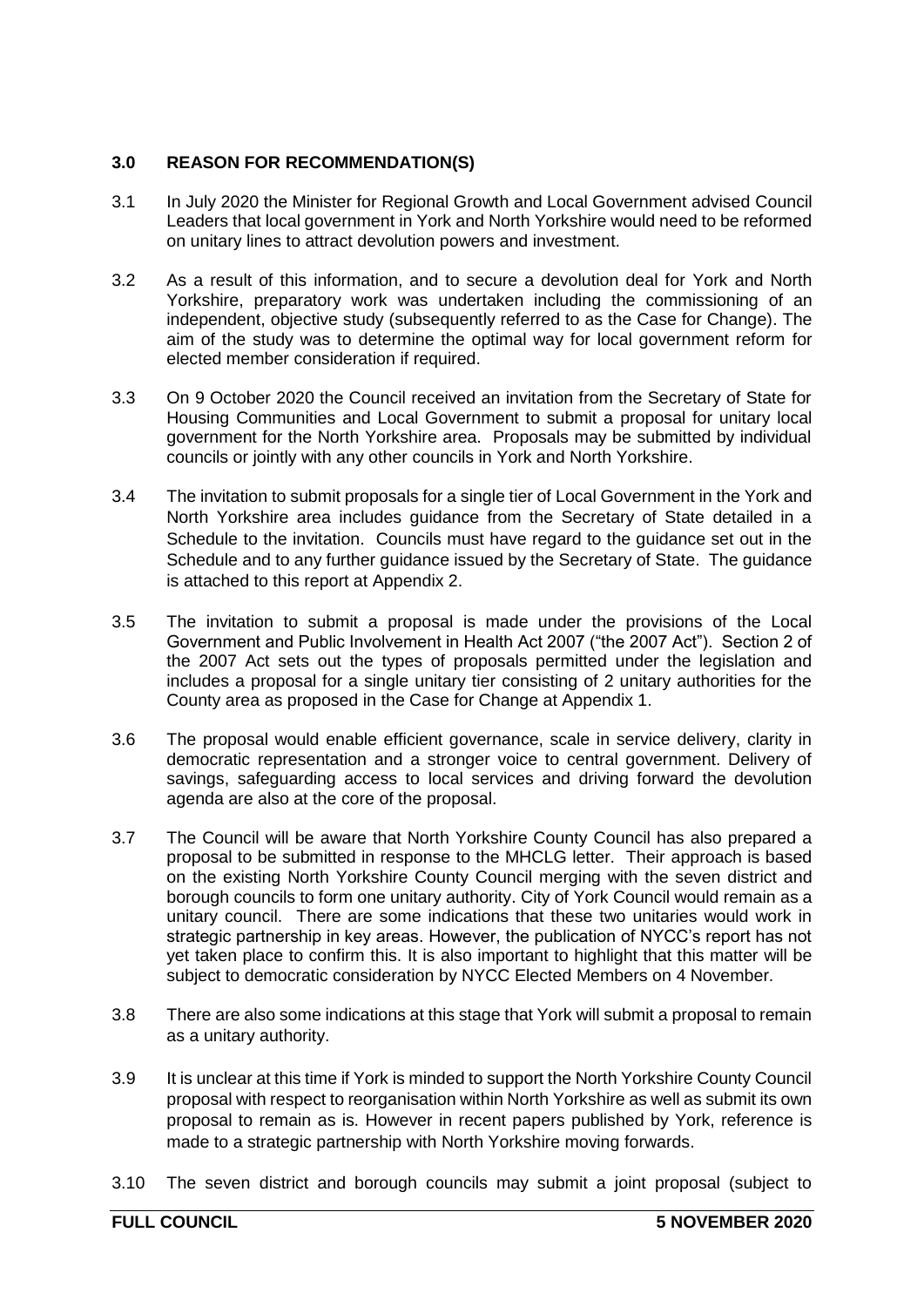democratic approvals and, in some councils, subject to confirmation that NYCC will submit its own proposal).

3.11 Based on KPMG's analysis, submission of the proposal for local government reorganisation in York and North Yorkshire as set out in Appendix1 to this report will ensure that the MHCLG considers a way forward that best meets the needs of the Council, its communities and businesses.

## **4.0 SIGNIFICANT RISKS**

- 4.1 If this matter is not considered, Elected Members will not have had a public opportunity to consider and decide upon their response to this significant matter given the pace and timing that is being applied.
- 4.2 If the proposal set out at Appendix 1 is to be submitted in accordance with the MHCLG timescales as indicated in the letter dated 9th October 2020, a decision will be required at this Council meeting
- 4.3 It should be noted that the Government's invitation to submit and the deadline for submission has come in advance of the White Paper and only 3 areas of the country have been invited to proceed with local government reorganisation at this time. Leaders of district and borough councils have stated in the strongest terms that this is not the time to consider such matters given the current challenges that councils and local communities and businesses are facing and Covid response and recovery should be the priority at this time. There is significant risk as a consequence of this course of action. Government has not yet responded.
- 4.4 It is anticipated that further work will be needed to finalise the Case for Change to ensure that the specific issues set out in the guidance from Government are addressed. This work will be undertaken within the timescale to ensure that a final proposal is submitted to meet the challenging  $9<sup>th</sup>$  December 2020 deadline. For this reason a delegation is sought to the Chief Executive to finalise the Case for Change and submit it to MHCLG.

### **5.0 POLICY CONTEXT AND CONSULTATION**

- 5.1 All policies of the Council will be affected by this matter and associated Elected Member decision-making.
- 5.2 The Government has announced its intention to publish a White Paper on Local Economic Recovery and Devolution. It was originally expected to be published in October 2020 but the latest information from Government indicates that it is likely to be delayed until early 2021. The White Paper is expected to set out proposals for the reform of local government as part of proposals for devolving more powers to unitary authorities.

### **6.0 REPORT DETAILS**

- 6.1 The Case for Change attached at Appendix 1 has been prepared and meets the requirement of an outline proposal that can be used as an outline submission proposal to Government if Elected Members agree to do this course of action.
- 6.2 In the preparation of the Case for Change, different options were considered, with the "East & West" model being established as the optimal model for reorganisation using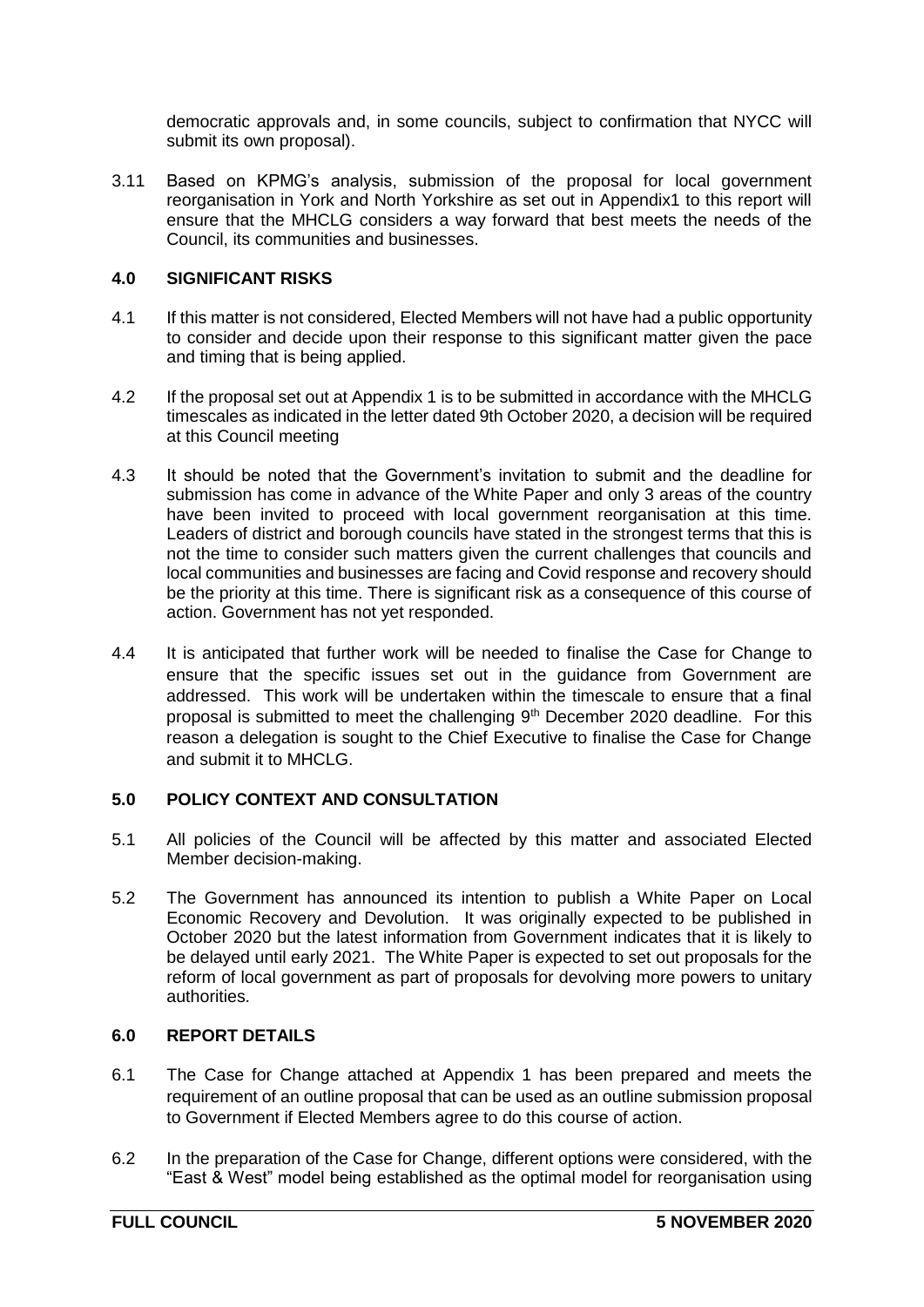standardised evaluation criteria which reflect both government priorities and local conditions. It establishes two new unitary authorities, large enough to be efficient, but small enough to remain connected to the communities.

- 6.3 The proposal is for an "East" authority with a population of 465,375 comprising of the Districts of Ryedale, Scarborough, Selby and York and a "West" authority with a population of 363,297 comprising of Craven, Hambleton, Harrogate and Richmondshire. This creates two relatively equal sized authorities around the 400,000 resident threshold which is regarded as optimal by government.
- 6.4 This model will deliver for the people of York and North Yorkshire through:
	- Ensuring that both unitary authorities have the scale and capacity to invest in improved service delivery and to achieve financial efficiencies.
	- Reflecting functional geographic footprints with clear potential for strong, inclusive and green growth.
	- Unlocking the potential of York and allowing it to address key challenges around housing delivery, capacity and improvement of children's services.
	- Setting the Mayoral Combined Authority up for success with two equal partners, bringing balance, equity and fairness to the delivery of devolution.

# **7.0 IMPLICATIONS**

- 7.1 The following implications have been identified:
	- a) Financial

The financial implications of the proposals are set out in the Case for Change at Appendix 1.

If Elected Members agree to proceed with submission, a supplementary budget will be required to support any additional work that takes forward the Council's agreed approach. A report will be brought to a subsequent Policy and Resources Committee to agree this.

It should also be noted that the delivery of any proposal for local government reorganisation is going to require significant redirection of resources to support the development of both the detailed proposal and subsequent work on implementation. Further details of the specific resources needed for implementation would be brought to members when more information is known regarding the Government's preferred option.

b) Legal

Proposals in response to an invitation from the Secretary of State are submitted under Part 1 of the Local Government and Public Involvement in Health Act 2007.

c) Other (Equalities, Staffing, Planning, Health & Safety, Environmental and Climate Change, Crime & Disorder) At this stage, there are no direct equality implications arising out of the submission of the Case for Change. Implementation of any proposal to reorganise local government in York and North Yorkshire will incorporate detailed consideration of these issues.